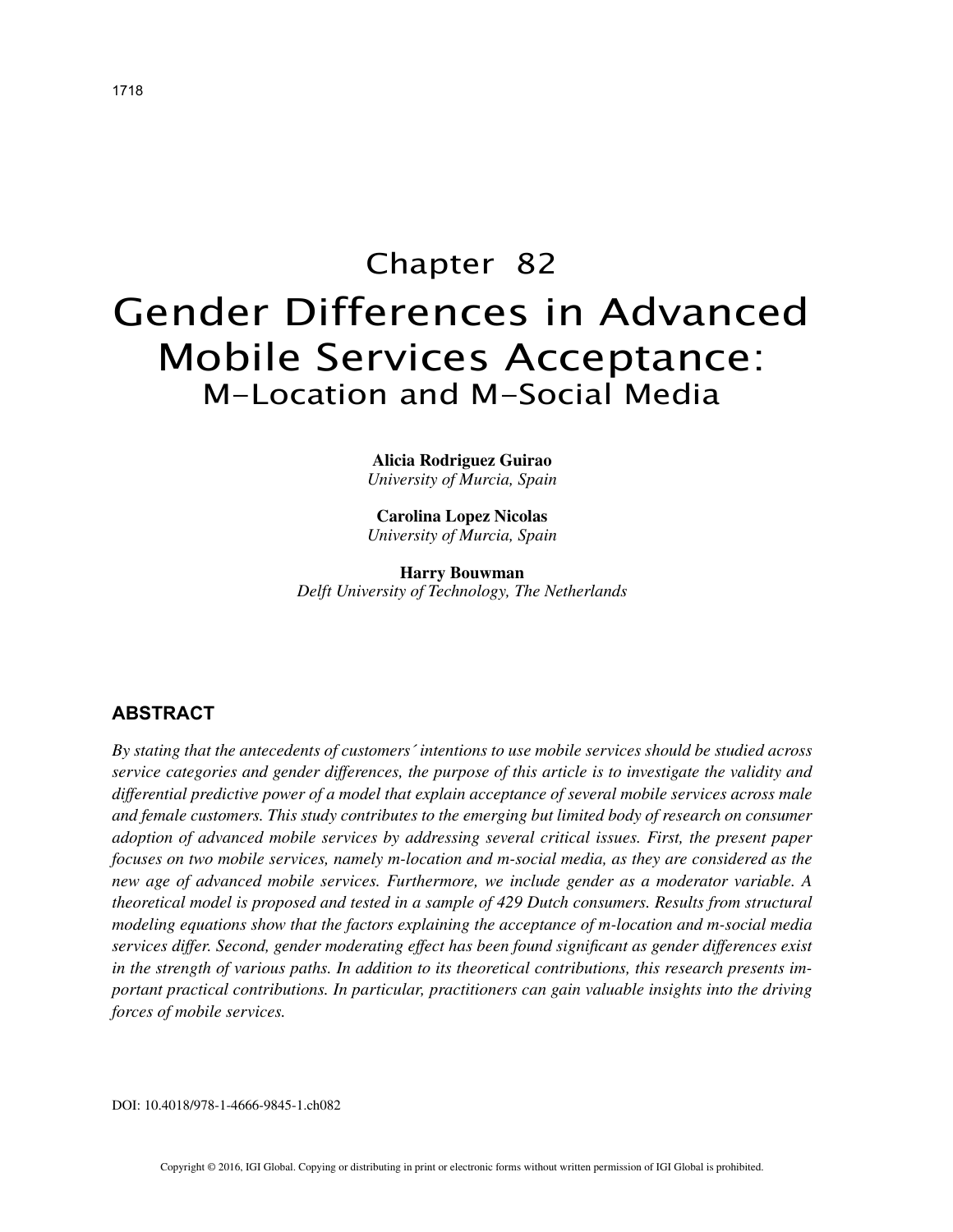# **1. INTRODUCTION**

The business environment in the mobile services field is getting more competitive (Chuang  $\&$  Tsaih, 2013). The number of mobile phones in use far exceeds any other technical devices that could be used to market, sell, produce, or deliver products and services to consumers (Dahlberg et al., 2008). As a result, understanding how companies should interact with their customers and deliver services in this mobile environment is therefore of decisive importance (Parasuraman  $\&$  Zinkhan, 2002). The success of these services hinges on consumer willingness to adopt new technology and engage in activities using systems and devices different from what they have used in the past (Bruner & Kumar, 2005). Thus, in pursuing digital channels to sell and distribute products, the major challenge these businesses face is evoking user acceptance of the information service once the digital channels are in place (Luo et al., 2011).

With the development of smart phones (a type of mobile phone that can be used both as a mobile phone and as a handheld computer) it is no longer the mobile operator who controls the applications, but the user. Smart phones (in the reminder, we refer to smart phones as mobile phones) allow users to install and use the applications on their own, based on their own needs and interests (Verkasalo et al., 2010). In this context, technology developments have created new types of mobile services that allow customers to move from time and location-based behaviors toward non-temporal and non-location behaviors (Sharma & Sheth, 2004). These types of services have been categorized as advanced mobile services (Lopez-Nicolas et al., 2008) that differ from traditional mobile services in their ability to provide service offerings regardless of temporal and spatial constraints, frequently referred to as ubiquity (Kleijnen et al. 2007). Moreover, in advanced mobile services new experiences are enabled and social interactions are mediated, by wireless and mobile technologies. There are three main advanced services that are critical for firms: a) Mobile commerce services (M-Commerce), b) Mobile location services (m-location) and c) Mobile social media services (m-social media). The present paper focuses on two mobile services, namely m-location and m-social media, as they are considered as the new age of advanced mobile services.

Just as the Internet and user-friendly web browsers provided the preconditions for the take-off of ecommerce, mobile phones that are date-ready and connected to digital communication networks provide the preconditions for M-commerce (Ko et al., 2009). M-commerce services include a wide range of services such as mobile banking (M-banking) and mobile remittance (Lin, 2011; Luarn & Lin, 2005). Similarly, m-location services have increased their relevance due to their potential to redirect customer purchase decision from one firm to another as the positioning system can locate the user exactly. Those services are considered as more sophisticated services (Nikou & Mezei, 2013). They are an example of applications where content is deliberately developed for mobile use (Bouwman et al., 2012). In her pioneering work on mobile location-based systems, Pura (2005) predicted that the ability to identify the customer's location at a certain time is one of the most promising applications of mobile commerce. That promise has been confirmed over time. Delivering value-added, interactive or location-based mobile services to customers seems to be increasingly important in gaining a competitive edge by strengthening relationships with key customers. Locating a place, navigation services or using map services are some of the services that are included in this category (Liang  $\&$  Wei, 2004). They have been stood out as the most innovative services but the least likely to be used (Bouwman et al., 2012). This finding highlights the need to study the determinants of mobile location-based services adoption.

One of the type of services with higher relevance nowadays are those related to m-social media services that allow customers to interact between each other and obtain up to date information at a higher rate than traditional channels. M-social networking services can be considered to be the Mobile Web 2.0